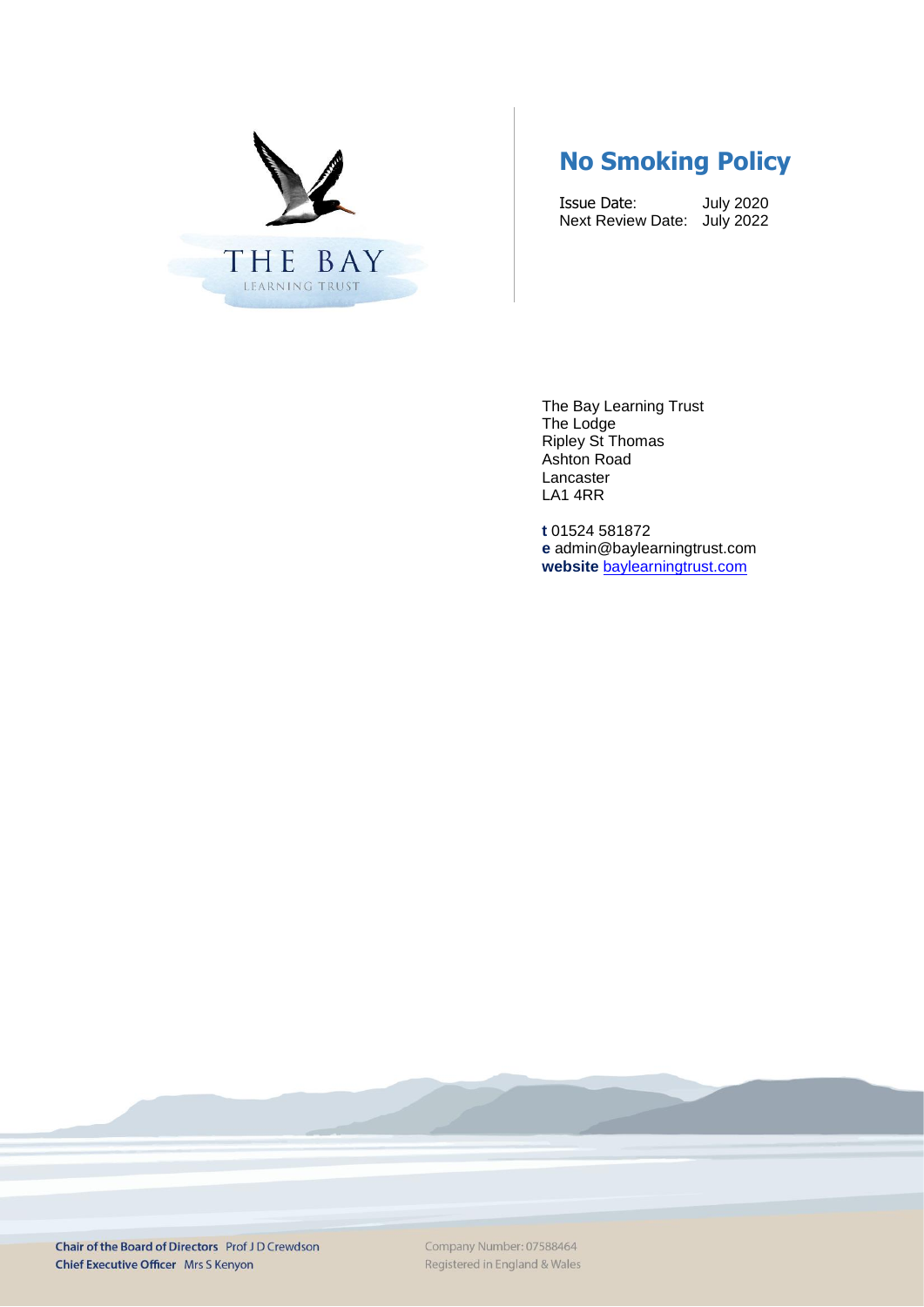# **THE BAY LEARNING TRUST**

## **NO SMOKING POLICY**

## **1. SCOPE AND PURPOSE**

- 1.1. The Trust are committed to protecting staff health, safety and welfare by providing a safe place of work and protecting all workers, service users, pupils, parents and visitors from exposure to smoke.
- 1.2. All of the Trust workplaces (including its vehicles) are smoke-free in accordance with the Health Act 2006 and associated regulations. All staff and visitors have the right to a smoke-free environment.
- 1.3. This policy does not form part of any employee's contract of employment and it may be amended at any time.
- 1.4. If a member of staff wishes to suggest improvements to the policy or experience particular difficulty complying with it they should discuss the situation with their Senior Leadership Team.
- 1.5. In this policy references to personnel/bodies are to the personnel/bodies present within the Academy at which the particular member of staff reading or exercising the policy is engaged.

#### **2. WHO IS COVERED BY THE POLICY?**

- 2.1. This policy covers all employees, officers, consultants, contractors, volunteers, casual workers and agency workers (collectively referred to as staff in this policy).
- 2.2. Anyone visiting the Trust premises or using the Trust vehicles must comply with the smoking restrictions set out in this policy.

# **3. WHO IS RESPONSIBLE FOR THIS POLICY?**

- 3.1. The Trust has overall responsibility for the effective operation of this policy and for ensuring compliance with the relevant statutory framework. Day-to-day responsibility for operating the policy has been delegated to the **Principal**.
- 3.2. The Senior Leadership Team has a specific responsibility to ensure the fair application of this policy and all members of staff are responsible for supporting colleagues and ensuring its success.